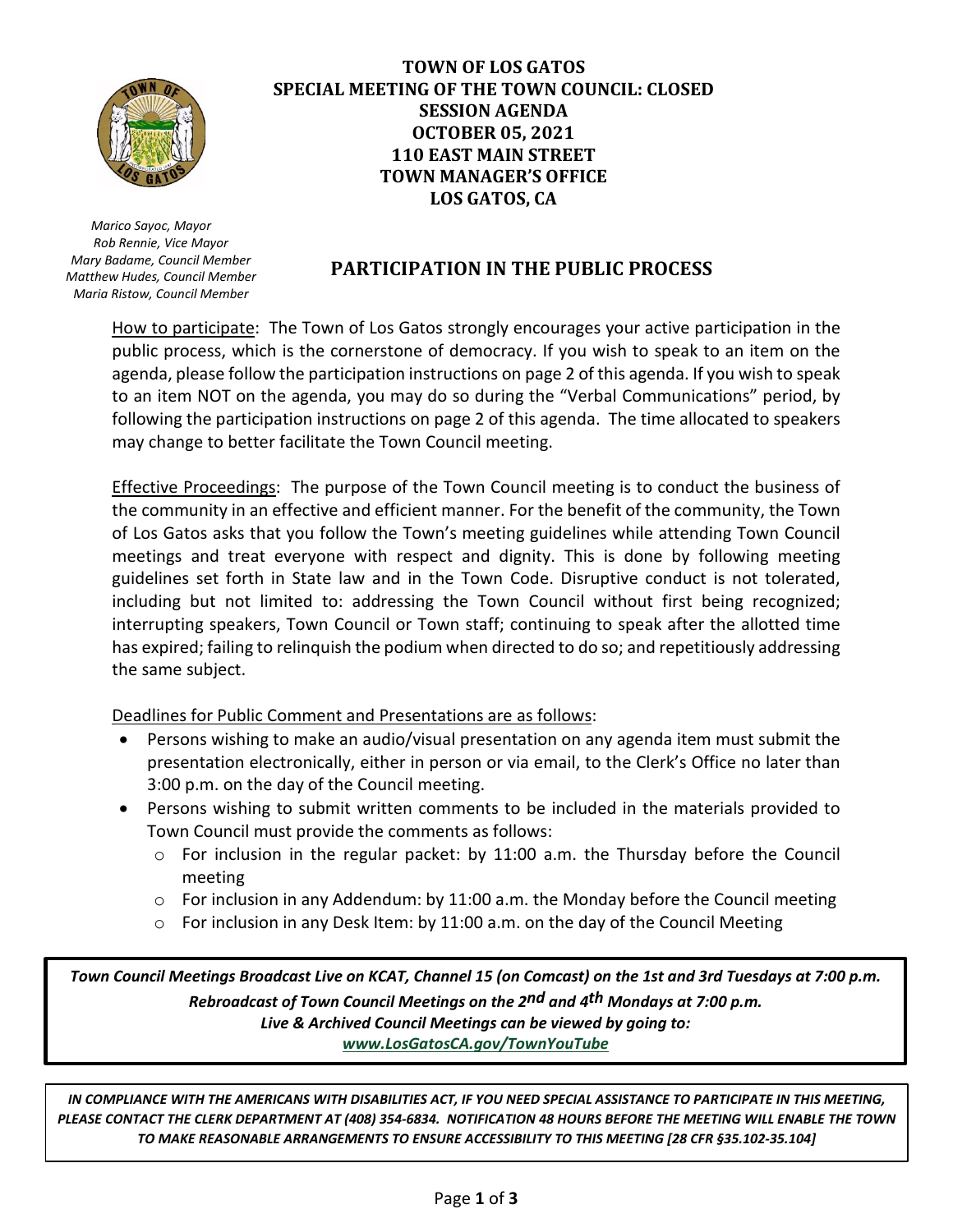# **TOWN OF LOS GATOS SPECIAL MEETING OF THE TOWN COUNCIL: CLOSED SESSION AGENDA OCTOBER 05, 2021 5:00 PM**

### **IMPORTANT NOTICE REGARDING THE OCTOBER 5, 2021 SPECIAL MEETING**

This meeting is being conducted in-person and utilizing teleconferencing and electronic means consistent with Town Council Policy 2-01 entitled Town Agenda Format and Rules. Members of the public can participate in the meeting by attending in person in Town Hall at 110 E. Main Street or by joining the Zoom webinar (log in information provided below). Due to the provisions of the Santa Clara County Health Officer to take action to minimize the spread of COVID-19 **social distancing and mask requirements will be observed** for all attending in person.

### **PARTICIPATION**

If you are not interested in providing oral comments in real-time during the meeting, you can view the live stream of the meeting on television (Comcast Channel 15) and/or online at [www.LosGatosCA.gov/TownYouTube.](http://www.losgatosca.gov/TownYouTube)

If you are interested in providing oral comments real-time during the meeting, you must join the Zoom webinar:

- Join from a PC, Mac, iPad, iPhone or Android device: click this link [https://losgatosca](https://losgatosca-gov.zoom.us/j/88583331915?pwd=TkRRQU85WG9MM01jLzhORnhWMlFudz09)[gov.zoom.us/j/88583331915?pwd=TkRRQU85WG9MM01jLzhORnhWMlFudz09.](https://losgatosca-gov.zoom.us/j/88583331915?pwd=TkRRQU85WG9MM01jLzhORnhWMlFudz09) Password: 714333. You can also type in 885 8333 1915 in the "Join a Meeting" page on the Zoom website at [https://zoom.us/join.](https://zoom.us/join)
- Join by telephone: Dial: 877-336-1829. Conference code: 986172

During the meeting:

- When the Chair announces the item for which you wish to speak, click the "raise hand" feature in Zoom. If you are participating by phone on the Zoom app, press \*9 on your telephone keypad to raise your hand. If you are participating by calling in, press #2 on your telephone keypad to raise your hand.
- When called to speak, please limit your comments to three (3) minutes, or such other time as the Chair may decide, consistent with the time limit for speakers at a Council meeting.

If you are unable to participate in real-time, you may email to **PublicComment@losgatosca.gov** the subject line "Public Comment Item #\_\_ " (insert the item number relevant to your comment) or "Verbal Communications – Non-Agenda Item." Comments received by 11:00 a.m. the day of the meeting will be reviewed and distributed before the meeting. All comments received will become part of the record.